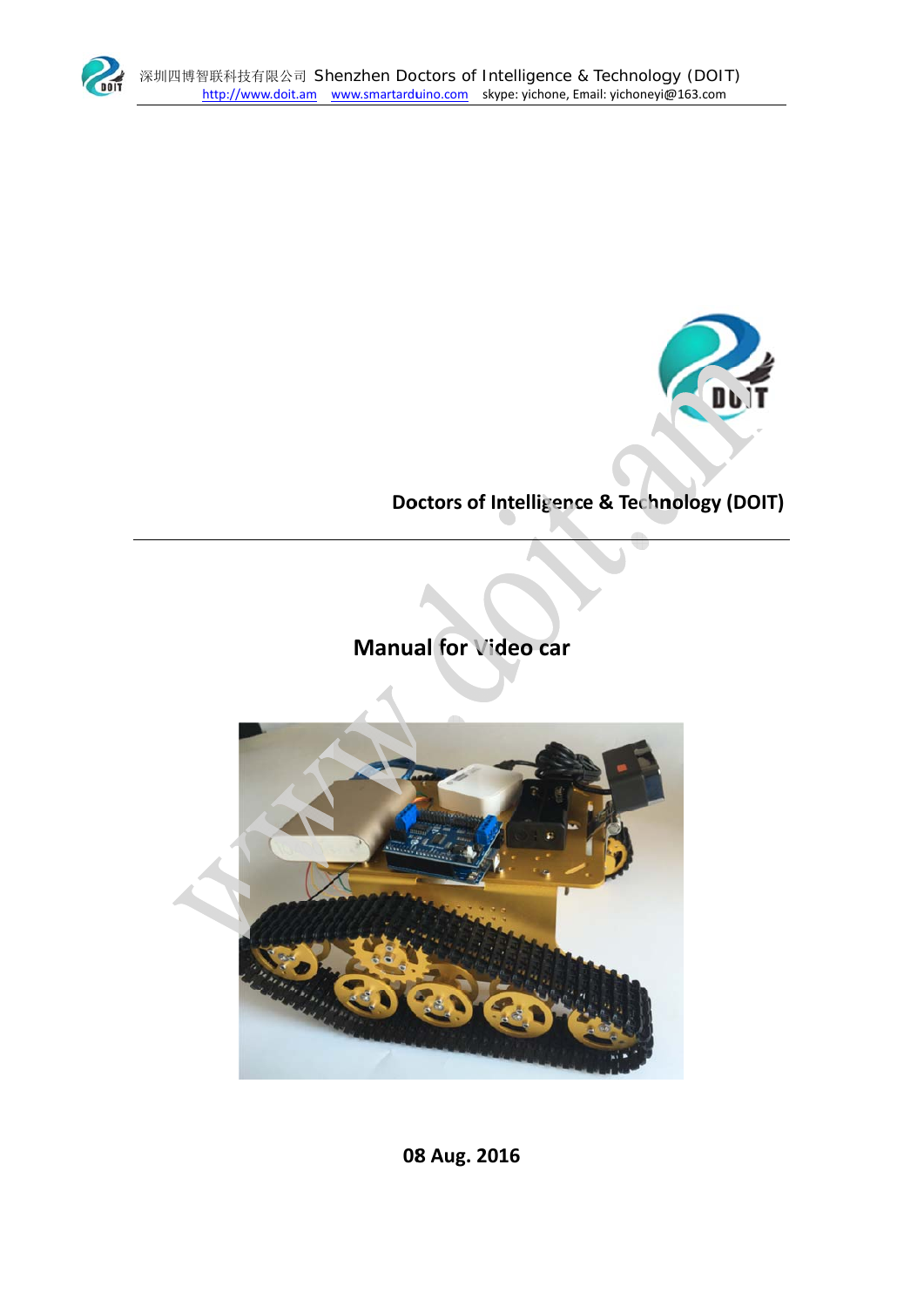

# Catalogue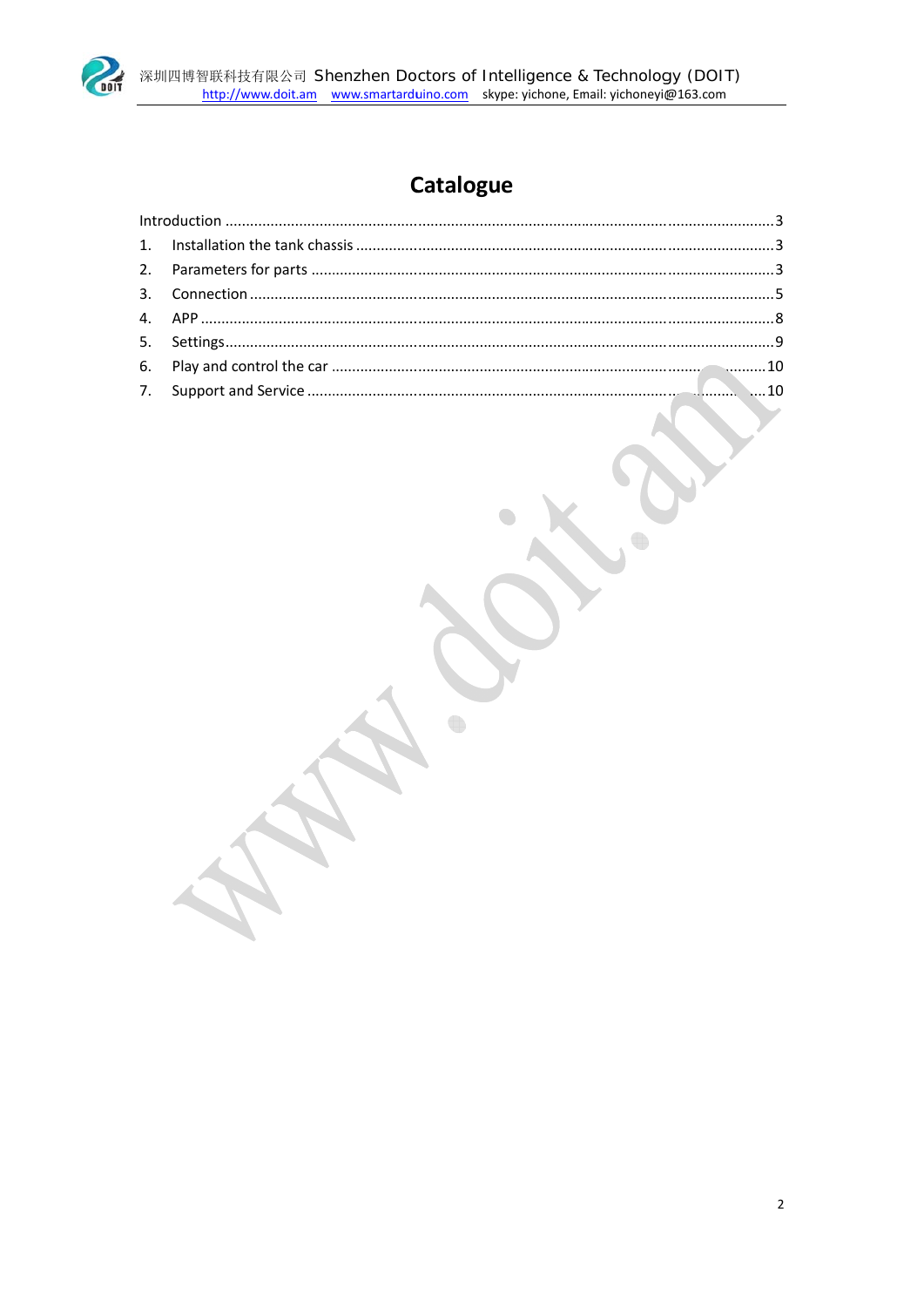

## Introduction

This manual is just used for the installation and use of video car, other

type car is also used it. You can order it from the doit official shop:

http://www.smartarduino.com/search.php?searchKeyword=video&la

nguage flag=en&Search=

1. Installation the tank chassis

http://bbs.smartarduino.com/forumdisplay.php?fid=21

Please visit the above link to read or download the document for the

installation of tank chassis.

## 2. Parameters for parts

## 2.1 ESPduino development board

About the ESP duino, please see the following link.

http://bbs.smartarduino.com/forumdisplay.php?fid=14

In summary,

- (1) Install the ch340 drivers;
- (2) Install the Arduino IDE;
- (3) Download to the ESP duino board.

Note that, if you get the video car version, the board is already downloaded the video version program. If the general car control,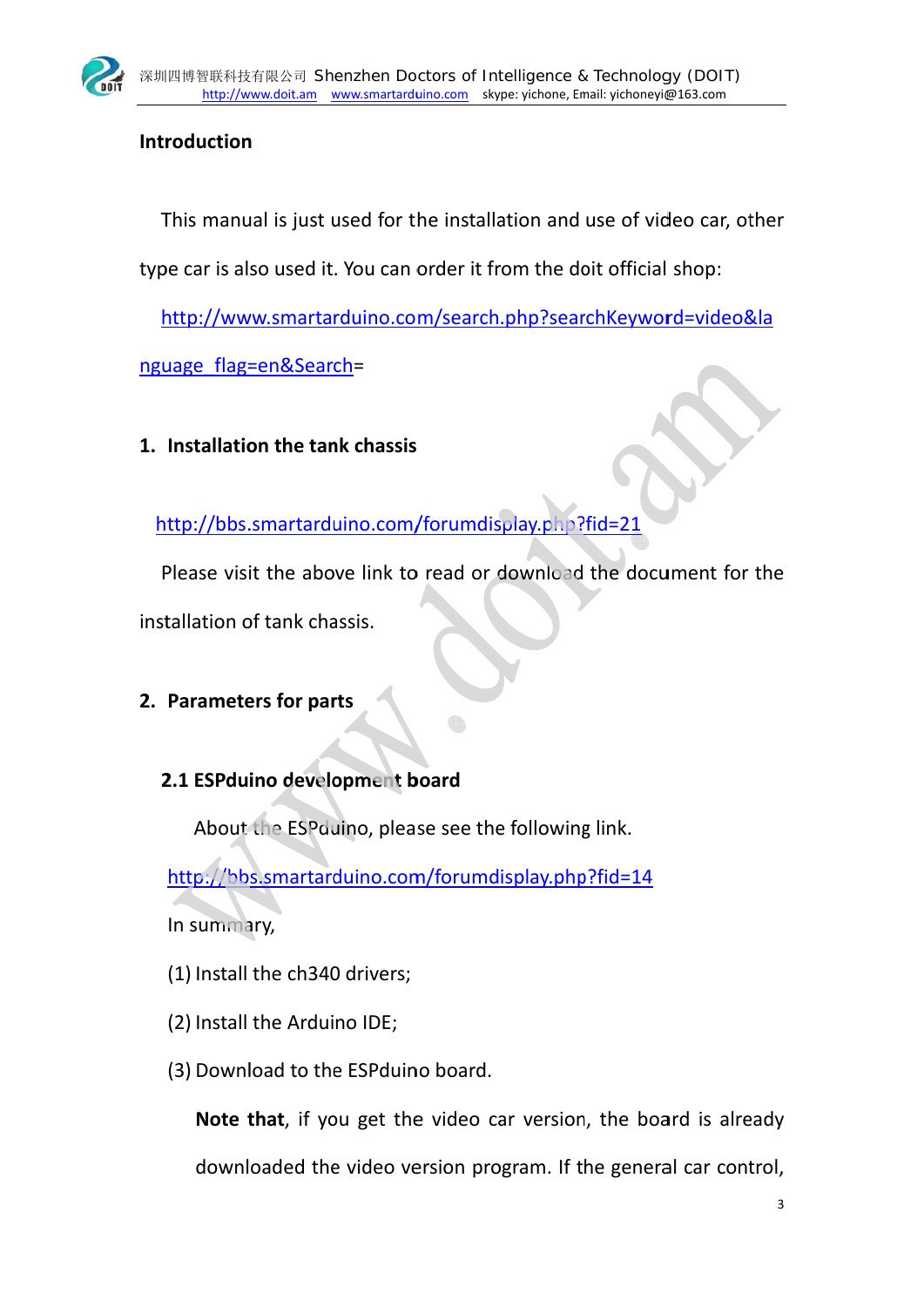

please visit the link to download the program:

http://bbs.smartarduino.com/forumdisplay.php?fid=16.

The control car source code can be download from the following.

http://bbs.smartarduino.com/showthread.php?tid=2013

# 2.2 2-way motor & 16-way servo servo

For the details, please visit the following link:

http://bbs.smartarduino.com/forumdisplay.php?fid=23

Note that, the working voltage is  $6-16V$  if works together with ESPduino development board.

# 2.3 motor

We have two types of motor for choice:

(1) 12V version, but without hall sensor code disc. Please see the details from the following link:

http://www.smartarduino.com/view.php?id=95041

(2) 9V version with hall sensor code disc, which can be used for the

speed measure. Please visit the following link for the details.

http://www.smartarduino.com/view.php?id=94537

ALL the car kit can be get from the official site to get it from the following link:

http://www.smartarduino.com/search.php?searchKeyword=video&lang

uage flag=en&Search=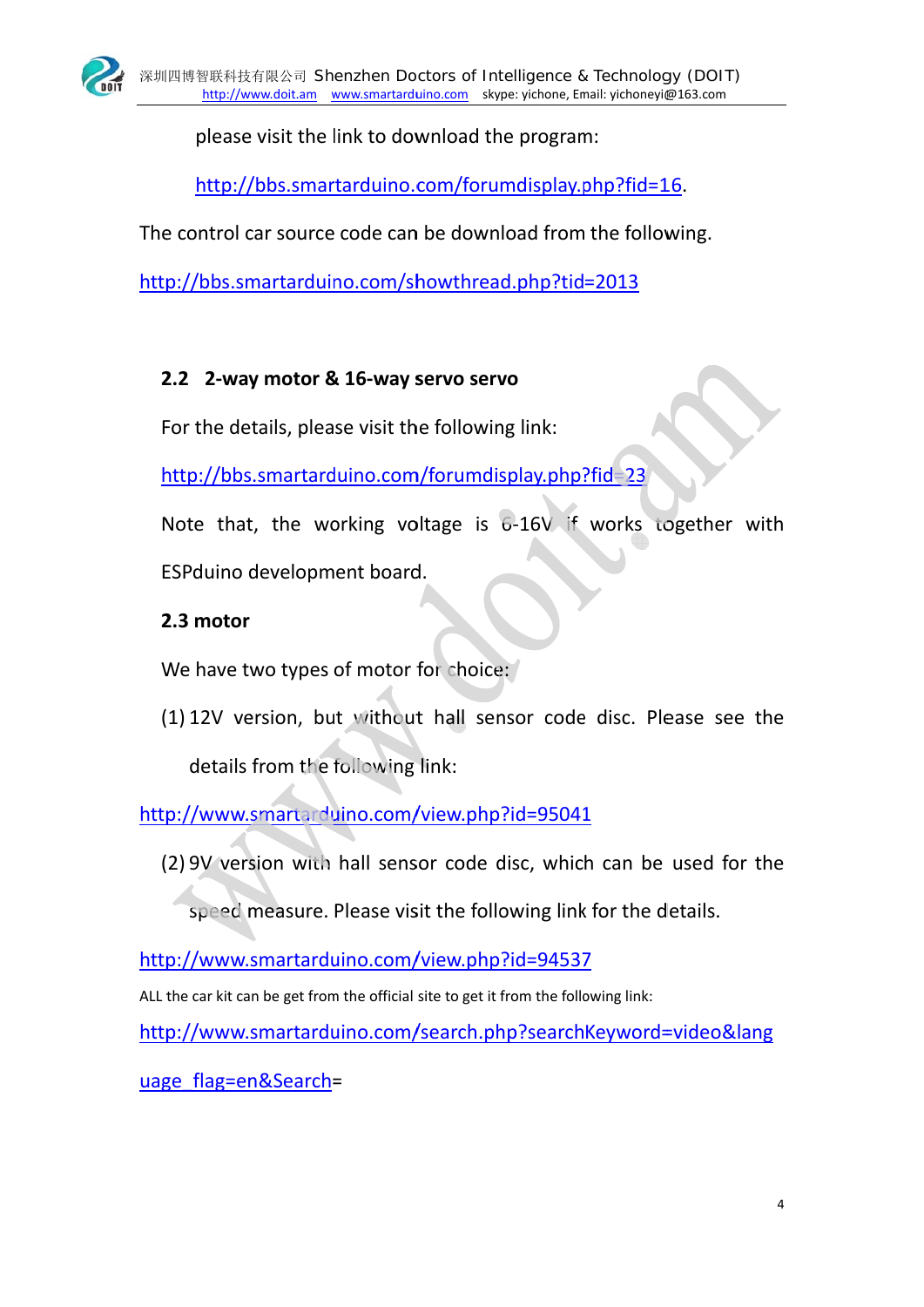

#### 深圳四博智联科技有限公司 Shenzhen Doctors of Intelligence & Technology (DOIT) http://www.doit.am www.smartarduino.com skype: yichone, Email: yichoneyi@163.com



### 3. Connection

Please finish the connection by the following figure.



After install it based on the above figure, the real connection can be seen at the following Figure.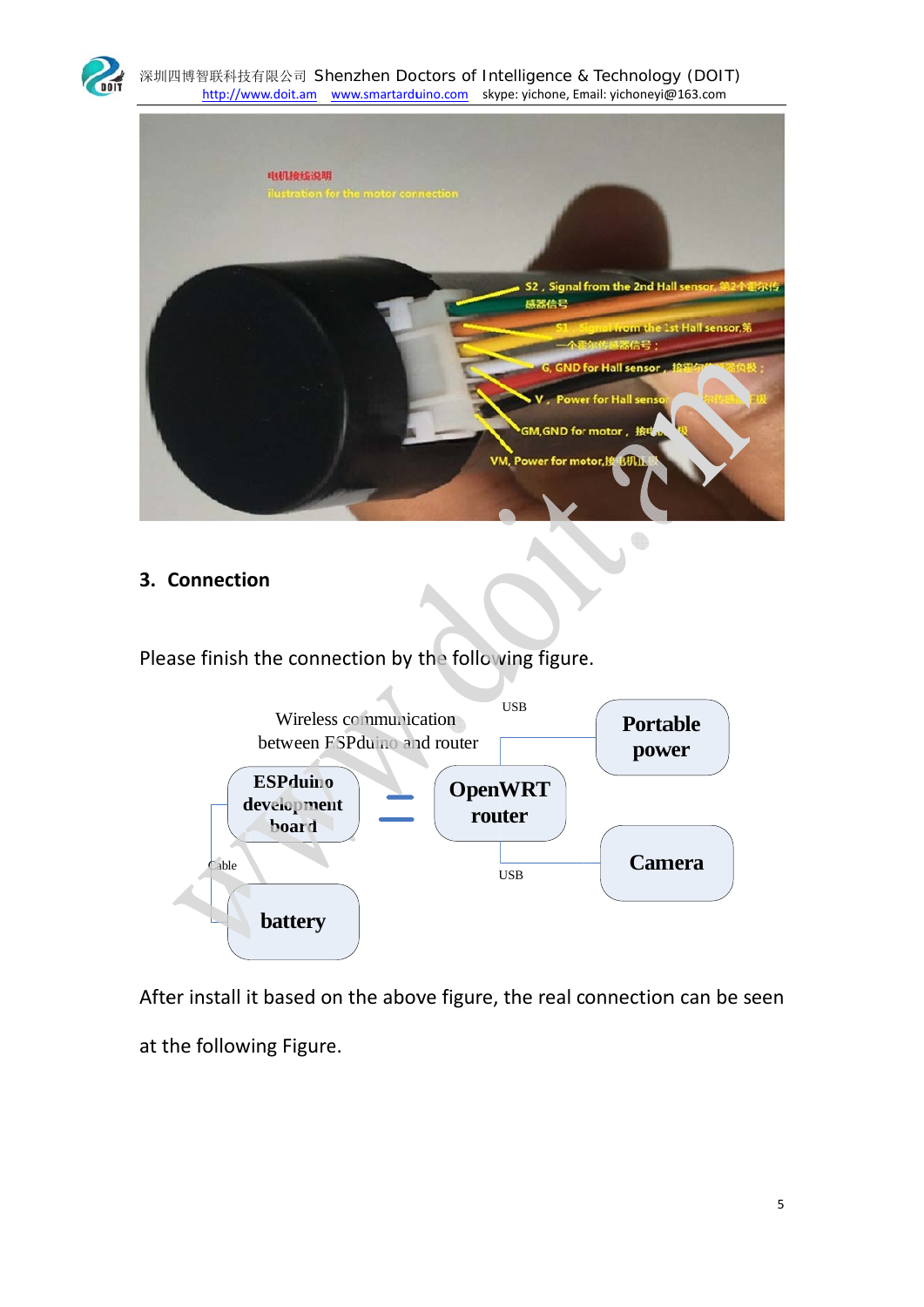



Where, the portable power providing 5V power is connected directly to the openwrt router, and then let the camera connect to the openwrt router. The communication is built up by the wifi connection between openwrt router and espduino kit. The battery box would be provided a 6-16v voltage for the ESPduino development kit. The connection can be seen at the following Figure.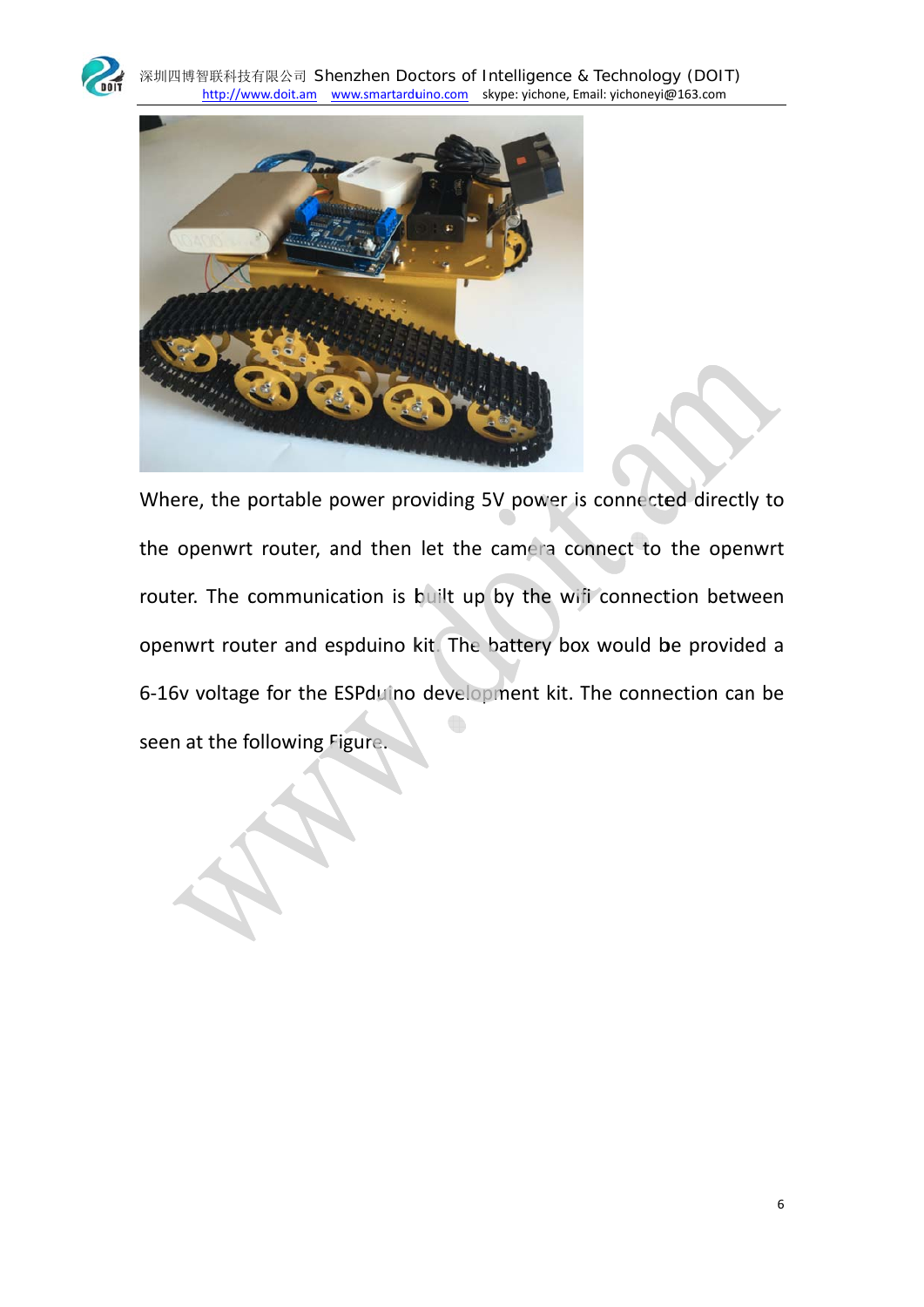

深圳四博智联科技有限公司 Shenzhen Doctors of Intelligence & Technology (DOIT)<br>http://www.doit.am www.smartarduino.com skype: yichone, Email: yichoneyi@163.com



2-way motor connection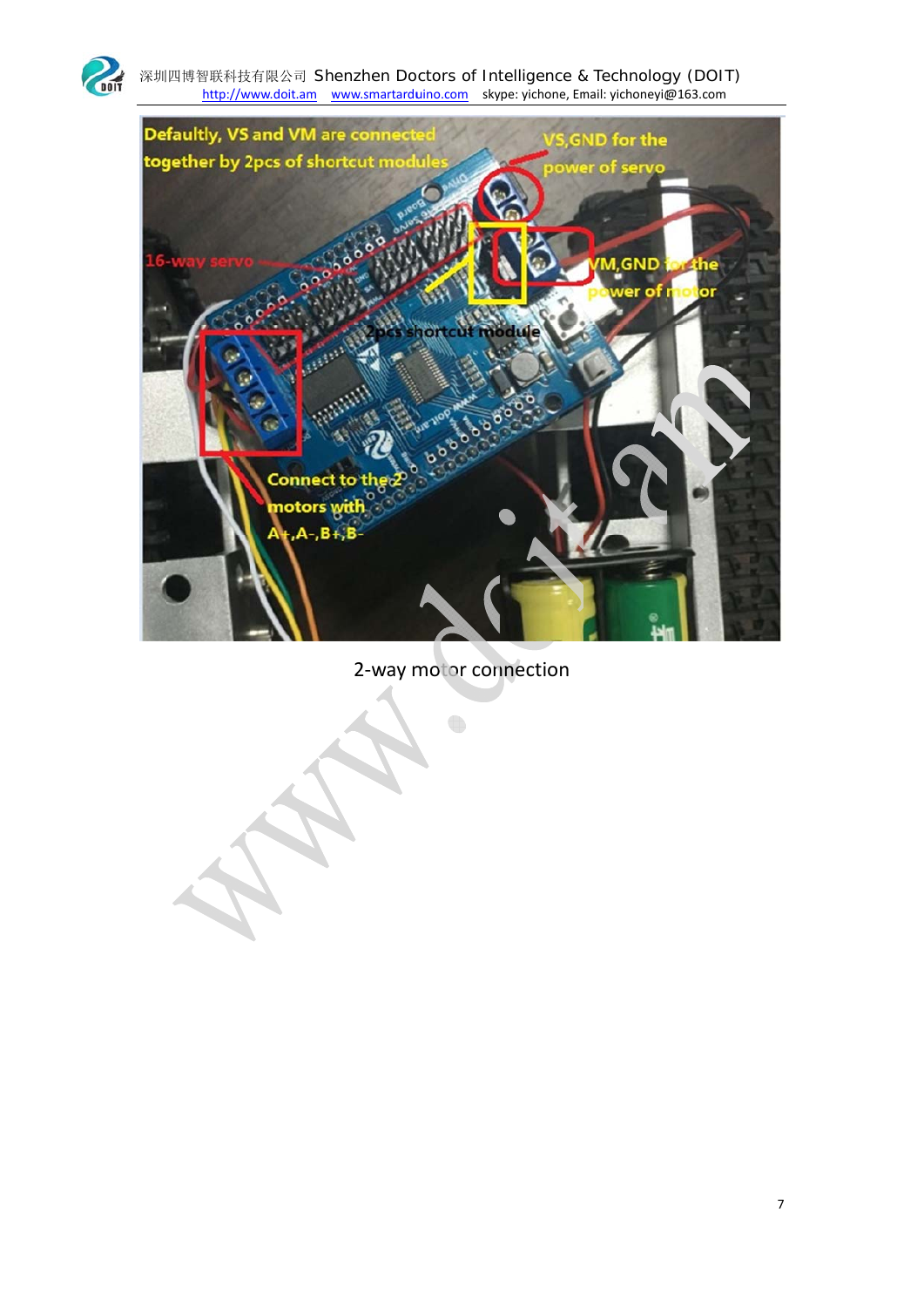



# 4 motor connection

If has 4 motors, 2 pcs VM and 2pcs GND in the same side can be connected together. That is, the 2 motors in the same side can be viewed as one motor to connect. Other connection is the same as the 2 motors connection.

### 4. APP

http://bbs.smartarduino.com/forumdisplay.php?fid=20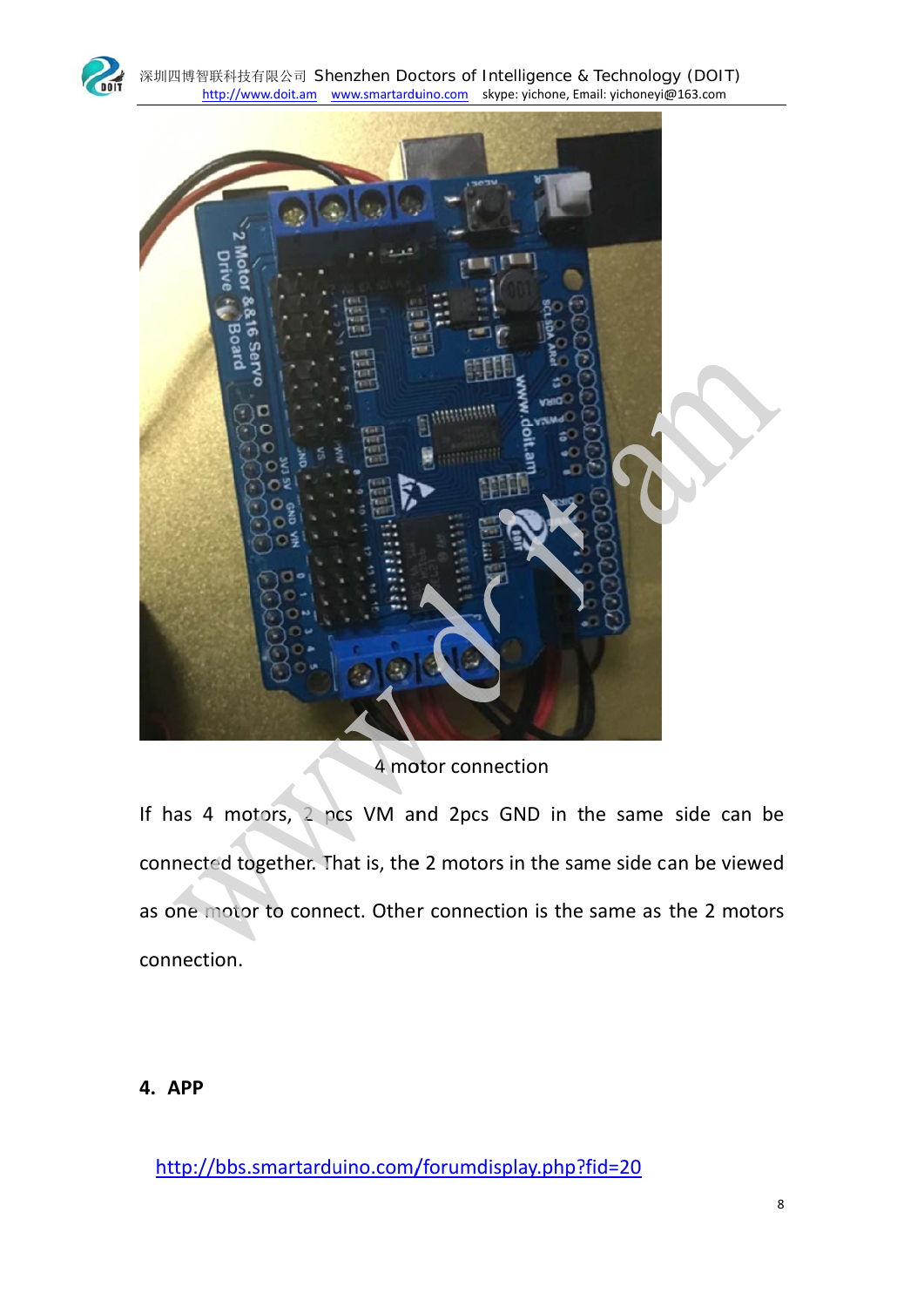

When finish the installation, then install the APP in your phone from the above link.

### 5. Settings

Open the settings in your phone, and find the wifi setting. You can find a wifi named as doit\_tank, click it, and input the initialize<sup>d</sup> pass yord (12345678), as shown in the following Figure.

|        | 无线局域网             |                                     |  |  |
|--------|-------------------|-------------------------------------|--|--|
|        | Doit_Tank         | $\hat{\bullet}$ $\hat{\bullet}$ (i) |  |  |
| 选取网络 三 |                   |                                     |  |  |
|        | a-cai             | $\mathbf{a} \in (i)$                |  |  |
|        | AI-THINKER_1B0F61 | $\widehat{\mathbf{z}}$ (i)          |  |  |
|        | AI-THINKER_1B1A8D | $\widehat{\mathbf{z}}$ (i)          |  |  |
|        | ChinaNet-enuk     | $\bullet \in (i)$                   |  |  |
|        | ChinaNet-YeqF     | $\bullet \in (i)$                   |  |  |
|        | Doit              | $\binom{1}{1}$<br>≙ ∌               |  |  |